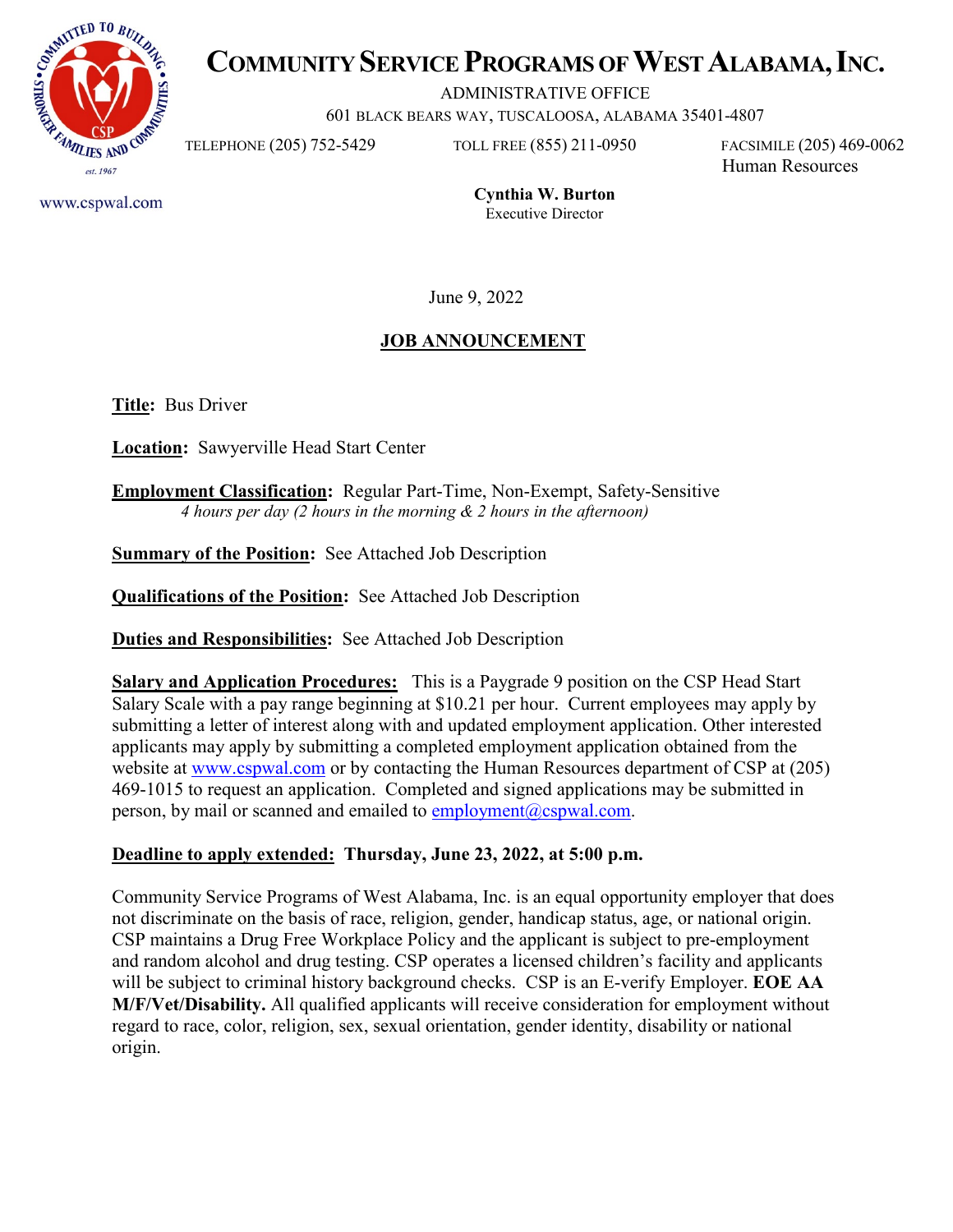## **Community Service Programs of West Alabama**

#### **Job Description**

**Job Title:** Bus Driver **Division/Department:** Head Start **Reporting Relationship:** Transportation Coordinator **Exemption Status:** Regular Part-Time, Non-Exempt, Safety-Sensitive **Work Schedule:** 4 hours per day (2 hours in the morning & 2 hours in the afternoon) **Grade/Salary:** Head Start Pay Grade 9: \$10.21 - \$14.87

#### **Summary of Duties and Responsibilities**

The Bus Driver is responsible to the Transportation Manager for the safe transportation of Head Start children, parents and staff to and from the Head Start Center and/or other authorized destinations in accordance with state standards and agency policies. Recruits eligible Head Start and Early Head Start children.

**Essential Duties:** *other duties may be assigned by supervisor.* 

- ♦ Maintain required transportation records.
- ♦ Conduct daily pre-trip inspections of bus and complete Daily Vehicle Inspection Report.
- ♦ Conduct post-trip inspections for children or other items left on board, or vehicle problems, at the conclusion of every trip.
- ♦ Ensure that children are released only to authorized individual.
- ♦ Drive defensively at all times; prevent accidents by compensating the unsafe actions of other drivers, challenging road and environmental conditions, etc.
- ♦ Run fixed routes as written; do not make unauthorized changes to routes or stops.
- ♦ Coordinate with Bus Monitor to maintain a clean and hygienic environment inside the vehicle; cleans outside as necessary.
- ♦ When transporting children using wheelchairs or other adaptive equipment, exercise a high degree of caution, in accordance with training, when using the wheelchair lift and securing wheelchairs in vehicle, and as much as possible avoid sharp turns and bumps.
- ♦ Actively participate in all required training sessions.
- ♦ Comply with all safety requirements in the Final Rule, all state school bus laws and regulations, and all program procedures as stipulated in the transportation policy and procedures.
- ♦ Immediately report, verbally and in writing, any incident, accident, or unusual situation that could or did place a child at risk of injury.



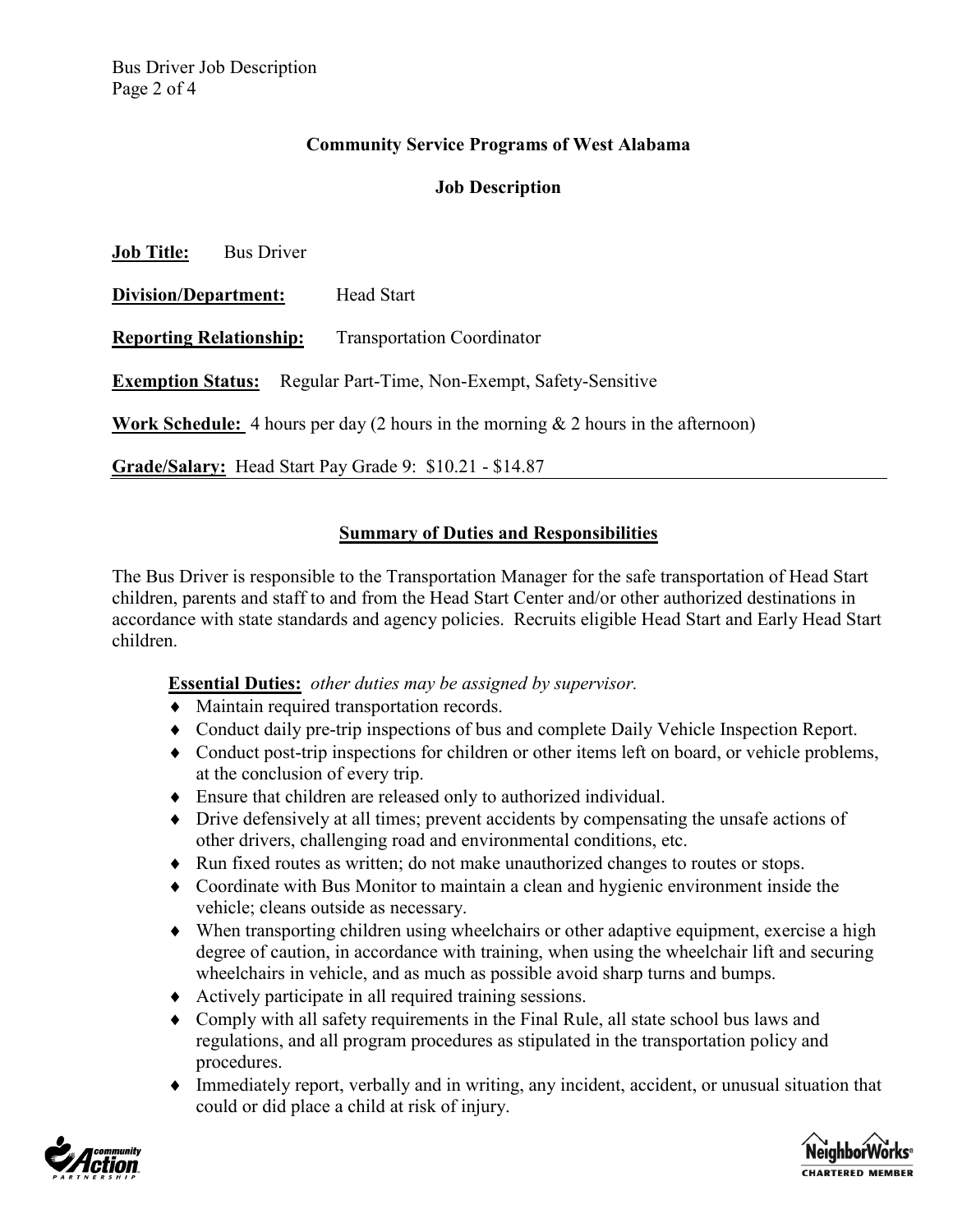Bus Driver Job Description Page 3 of 4

- ♦ Follow orally communicated directions and instructions regarding work assignments and procedures.
- ♦ Follow safety guidelines and maintain a safe working environment.
- ♦ Comply with all Head Start, DHR and Agency guidelines, policies and procedures.

Actively contribute to a positive teamwork environment.

**Qualifications:** *To perform this job successfully, an individual must be able to perform each essential duty satisfactorily. The requirements listed below are representative of the knowledge, skill, and/or ability required. Reasonable accommodations may be made to enable individuals with disabilities to perform the essential functions.* 

### **Education and Experience:**

- $\triangleright$  High School Diploma or GED required.
- Valid CDL Drivers License with Passenger/School Bus Endorsement is required.
- > Experience in working with pre-school age children is desired.

## **Certificates, Licenses, Registrations:**

- Valid Alabama CDL driver's license with Passenger/School Bus Endorsement.
- $\triangleright$  Serviceable automobile.

# **Language Skills:**

- $\triangleright$  Ability to communicate to diverse populations.
- $\triangleright$  Ability to follow written and oral instructions.
- $\triangleright$  Ability to effectively present information to children and families.
- $\triangleright$  Ability to communicate in large and small group settings.

### **Mathematical Skills:**

 $\triangleright$  Ability to compute simple math such as addition, subtraction, multiplication and division.

### **Reasoning Ability:**

- $\triangleright$  Ability to analyze problems confronted by program participants.
- $\triangleright$  Ability to define problems and draw valid conclusions.

# **Other Skills and Abilities:**

- Ability to work in a constant state of alertness.
- $\triangleright$  Excellent driving record.
- $\triangleright$  Reliable, punctual and trustworthy.
- $\triangleright$  Familiar with state and local transportation regulations.
- $\triangleright$  Ability to develop effective working relationships with staff members and program participants.
- $\triangleright$  Ability to communicate effectively with the target population.
- $\triangleright$  Knowledge of CSP programs and services.
- $\triangleright$  Sensitivity to multi-racial and multi-cultural issues.
- $\triangleright$  Ability to develop working rapport quickly and easily.